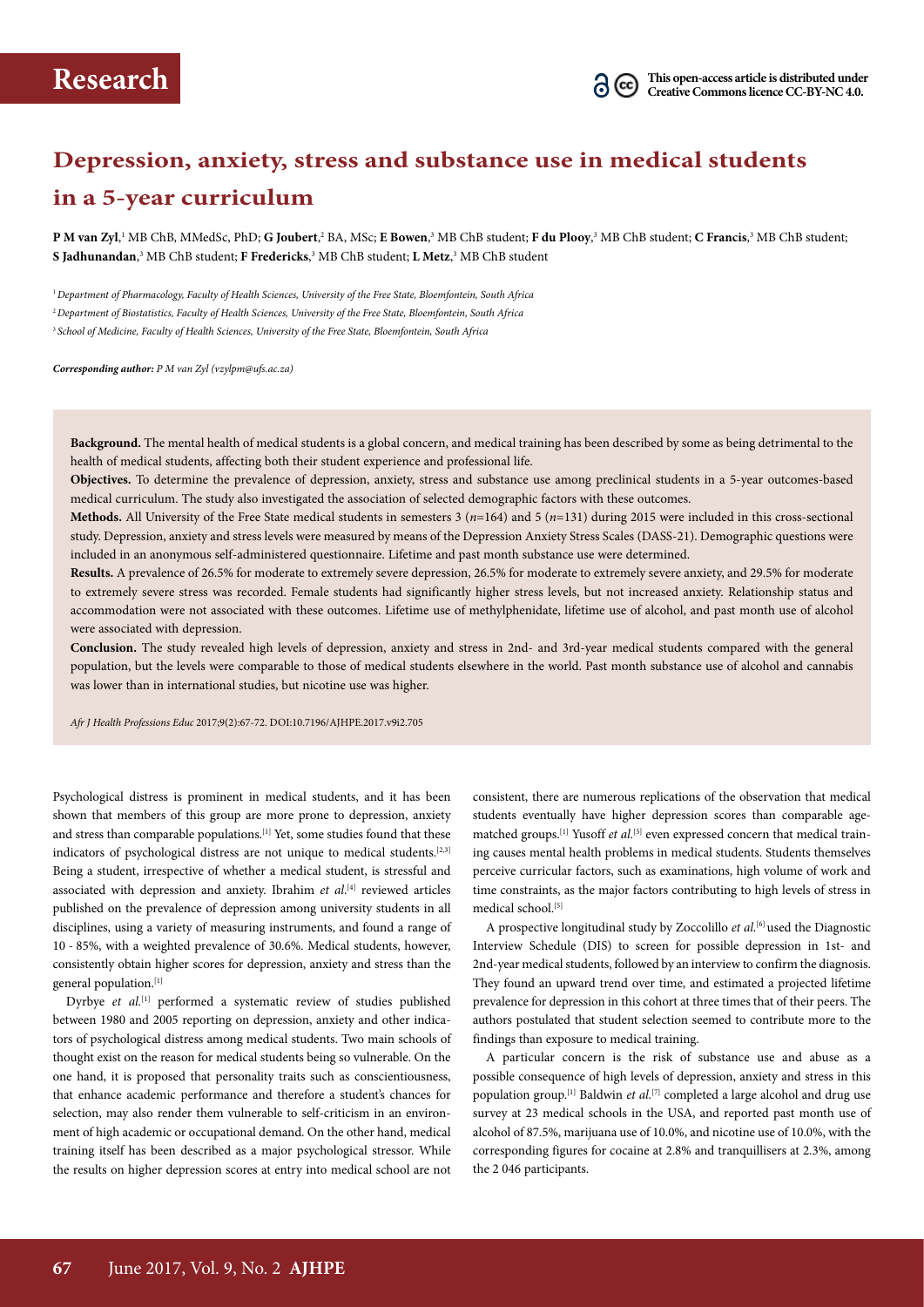The University of the Free State (UFS) is situated in the province with the third highest occurrence of alcohol use disorders in South Africa (SA), where alcohol abuse causes extensive harm to the population as a whole.[8] A recent study involving hostel-dwelling students on the campus of UFS showed a combined prevalence of hazardous, harmful and dependent drinking of 25.3%.[9]

The medical curriculum at the Faculty of Health Sciences, UFS, is unique in that it is the only 5-year (10 semester) medical curriculum in SA. Five semesters each are dedicated to preclinical and clinical training, respectively. The programme is outcomes based and accredited by the Health Professions Council of South Africa (HPCSA), which has recently commended the programme for its innovative integrated assessments, quality of teaching material, and resources to facilitate self-directed learning.[10]

At the time of the study, students were selected for medical training at the institution primarily on academic merit, yet geographical origin and leadership qualities were also taken into account. All lectures are presented in Afrikaans and English. Academic support is provided according to the initiative of the module leader or session presenters, and may take the form of continuous assessment, revision sessions or individual counselling. Some modules make use of tutorials presented by student tutors. The Faculty of Health Sciences also hosts a formal academic development plan that identifies and supports students who lag academically.<sup>[10]</sup>

A perception of common occurrence of psychiatric diagnoses among local medical students gave rise to the question to what extent students in this 5-year curriculum experience depression, anxiety and stress; and whether these are associated with substance use. The aim of the study was to assess the prevalence of depression, anxiety, stress and substance use among preclinical medical students. Associations between these outcomes and selected demographic factors were also investigated.

### **Methods**

A group of 2nd-year students compiled the research proposal and questionnaire under the guidance of the supervisor and the Department of Biostatistics. The protocol was approved by the Ethics Committee of the Faculty of Health Sciences, UFS (ref. no. UFS-HSD 2014/0156). Permission was obtained from the relevant UFS authorities: the Head of the School of Medicine, the Dean of the Faculty of Health Sciences, the Vice-Rector: Research, and the Dean: Student Affairs.

A quantitative cross-sectional study design was used, with convenience sampling. The inclusion criteria were medical students in semester 3 (*n*=164) and semester 5 (*n*=131), who were registered at the School of Medicine of the Faculty of Health Sciences, UFS, during the first half of 2015. These two groups were selected for inclusion in the study, as semester 3 students had not been exposed to clinical environments yet, whereas semester 5 students had been exposed. The date of the investigation was selected so that no major tests or examinations were scheduled to take place in that particular week.

The questionnaire consisted of demographic questions, questions to determine depression, anxiety and stress levels according to the Depression Anxiety Stress Scales (DASS-21),<sup>[11]</sup> and questions on alcohol and drug use.

DASS-21 distinguishes between depression, anxiety and stress as distinct manifestations of psychological distress, and assigns a value on a scale ranging from normal to severely affected. Depression is defined as a range of scores on DASS that indicates the presence of self-blame, pessimism and loss of enjoyment. Anxiety is defined as a range of scores that indicates a state of persistent apprehension and worry, accompanied by physical symptoms of

sympathetic activation. Stress is defined as a range of scores that indicates a state of over-arousal, tenseness and the inability to relax. The scales are purely for screening purposes and do not provide a definitive diagnosis. As described in the DASS guidelines, the categories moderate, severe and extremely severe are applied to indicate the degree of each of the respective conditions.[11]

For purposes of this study, substance use is defined as medicinal or recreational use of selected psychoactive substances, as selected by the researchers. Substance use was determined for the periods lifetime (ever), past month and past week. Some questions of the Drug Abuse Screening Test (DAST)[12] were also included, which are not reported here.

The questionnaire was tested in a pilot study that included six physiotherapy students, equally representing the two language groups, to test the clarity of questions and practical aspects, such as the time to complete. Translation errors were corrected. Formal translation-back translation methods were not utilised, but it must be noted that the majority of the research team were fluent in both English and Afrikaans.

The research was introduced by the student researchers to each class directly following a normally scheduled compulsory contact session. The voluntariness and anonymity of participation were explained before the questionnaires were handed out to all students present, excluding the researchers themselves. The anonymous self-administered questionnaire was available in Afrikaans or English and was accompanied by an information document. Non-respondents were students absent on the day of questionnaire distribution, and students who did not wish to complete the questionnaire. The students performing the research formed part of the study population, but were excluded from participation. To maintain anonymity, participants were requested to place the completed questionnaires in a box.

Results are reported by frequencies and percentages. Subgroups were compared using χ<sup>2</sup> or Fisher's exact tests, as appropriate. A *p*-value <0.05 was considered statistically significant, and 95% confidence intervals (CIs) were calculated for differences between percentages. All analyses were performed using SAS version 9.2 (SAS Institute, USA).

### **Results**

A total number of 295 students were registered in 2015 for semesters 3 and 5. A total of 257 questionnaires were returned, of which 14 were excluded owing to a number of incomplete items on the DASS-21 section. Another two questionnaires that contained inconsistent and erratic responses were excluded from the analysis. Therefore, 241 questionnaires could be analysed. The response rate was 81.7% (137/164 (83.5%) for semester 3, and 104/131 (79.4%) for semester 5). Semester 3 participants were mainly in the age group 18 - 20 years (75.9%) and semester 5 participants mainly in the age group 21 - 23 years (51.9%). Female students were in the majority in both semesters: 52.6% of semester 3 students and 56.7% of semester 5 students.

The most common depression category, apart from normal/mild, in both semesters was moderate (Table 1), whereas for anxiety it was extremely severe in both semesters. For stress the most common categories, apart from normal/mild, were moderate for semester 3 and severe for semester 5. In both semesters seven students each reached severe or extremely severe for all three conditions.

Table 2 shows a comparison between students of semesters 3 and 5. There was a statistically significant higher percentage of anxiety ( $p=0.01$ , 95% CI 3.8 -25.5) and stress (*p*=0.03, 95% CI 1.6 - 24.2) in semester 3 students. Significantly more semester 5 students had none of the three conditions (*p*=0.05, 95% CI 0.4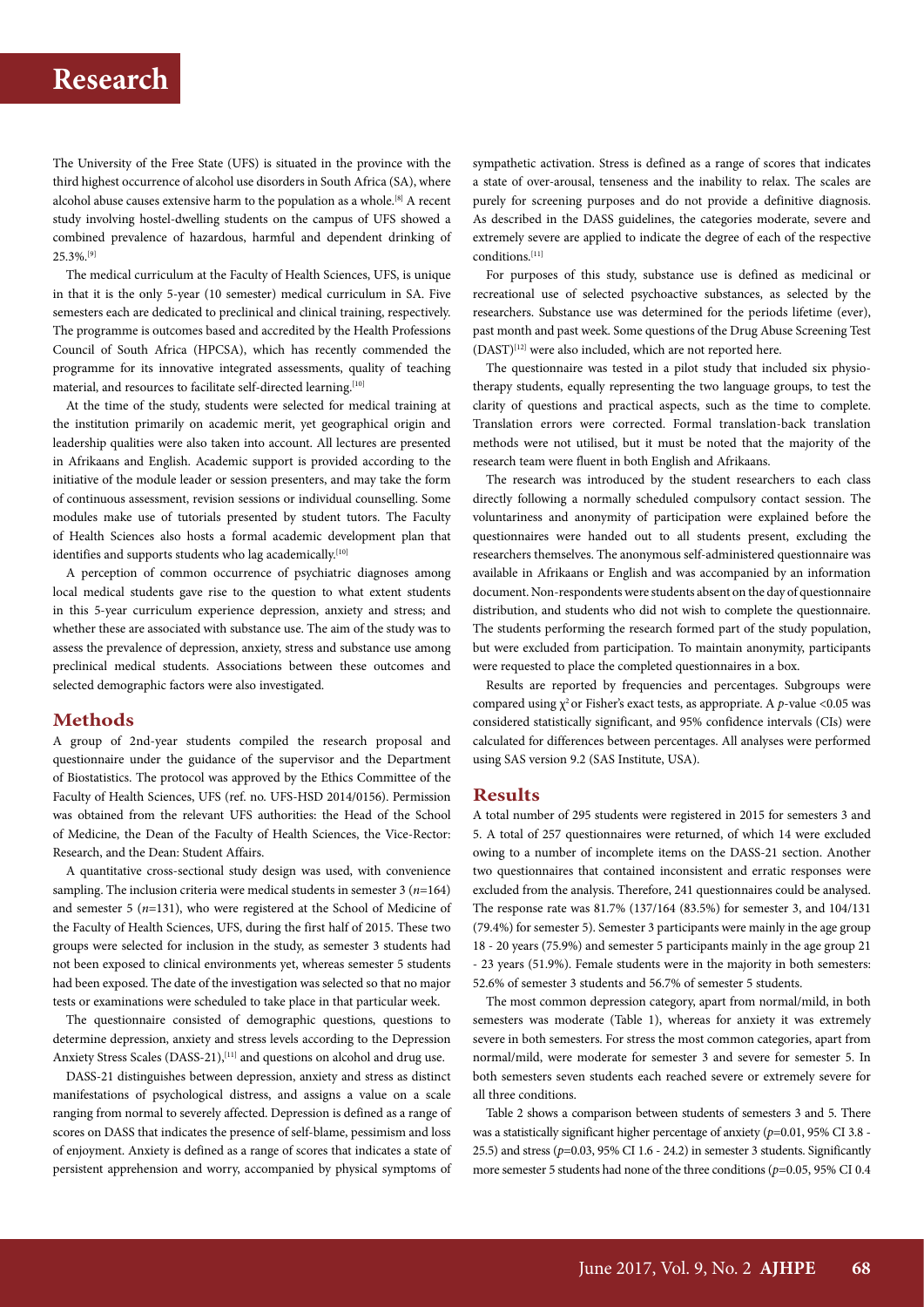- 25.3). The most common combination of conditions in each semester, other than all three or none, was anxiety and stress in 10.3% of semester 3 students, and depression only in 9.7% of semes ter 5 students.

An upward trend was seen for the diagnosis of depression and anxiety and current use of antidepressants progressing from semesters 3 to 5, yet the differences are not statistically significant (Table 3).

Female students were statistically significantly more likely to report stress (Table 4,  $p<0.01$ , 95% CI for difference between female students and male students: 6.3 - 28.6), yet only marginally more likely to report anxiety or depression (*p*=0.32 and *p*=0.52, respectively). No significant associations were found between relationship status or housing arrangement and any of the conditions.

The highest prevalence of past month substance use was found for alcohol (71.0%, Table 5), followed by nicotine (19.1%) and codeine (9.5%). Lifetime use of marijuana was relatively high at 22.8%, but past month use dropped to 5.4%. There were low numbers of lifetime use of cocaine, methcathinone (CAT), methylenedioxy-N-methylamphetamine (MDMA) (Ecstasy) and lysergic acid diethylamide (LSD), with no past month use of these substances reported. No lifetime use or past month use of crystal methamphetamine (tik) or heroin was reported.

Table 6 shows a statistically significant association between lifetime methylphenidate use and depression when comparing lifetime users and never users (*p*<0.01, 95% CI 10.7 - 41.8). Likewise, a statistically significant association between lifetime methylphenidate use and stress was found when the same groups were compared  $(p<0.01,$ 95% CI 7.0 - 38.4). Past month use of methylphenidate was substantially less than lifetime use and no association was demonstrated with depression (*p*=0.11), anxiety (*p*=0.34) or stress (*p*=0.53), possibly owing to small numbers.

Depression was significantly more common in lifetime alcohol users compared with never users (*p*=0.01, 95% CI 9.3 - 32.0), and past month alcohol users compared with non-users (*p*=0.01, 95% CI 5.4 - 27.2). Anxiety was statistically significantly more common in past month users of alcohol compared with non-users (*p*=0.04, 95% CI 1.7 - 24.6).

Depression was also statistically significantly more likely in past month nicotine users compared with non-users (*p*=0.03, 95% CI 0.2 - 30.9).

There were no significant associations between codeine or marijuana use and depression, anxiety or stress.

#### **Table 1. Degree of depression, anxiety and stress (***n***=241)**

| Degree of     |                    |          |           |                    | <b>Extremely</b> |  |
|---------------|--------------------|----------|-----------|--------------------|------------------|--|
| psychological | Normal,            | Mild,    | Moderate, | Severe,            | severe,          |  |
| distress      | $n\left(\%\right)$ | $n(\%)$  | $n(\%)$   | $n\left(\%\right)$ | $n(\%)$          |  |
| Depression    |                    |          |           |                    |                  |  |
| Total         | 144 (59.8)         | 33(13.7) | 32(13.3)  | 16(6.6)            | 16(6.6)          |  |
| Semester 3    | 78 (56.9)          | 22(16.1) | 19(13.9)  | 11(8.0)            | 7(5.1)           |  |
| Semester 5    | 66 (63.4)          | 11(10.6) | 13(12.5)  | 5(4.8)             | 9(8.7)           |  |
| Anxiety*      |                    |          |           |                    |                  |  |
| Total         | 130(53.9)          | 45(18.7) | 21(8.7)   | 15(6.2)            | 28(11.6)         |  |
| Semester 3    | 70(51.5)           | 21(15.4) | 16(11.8)  | 10(7.4)            | 19(14.0)         |  |
| Semester 5    | 60(58.3)           | 24(23.3) | 5(4.9)    | 5(4.9)             | 9(8.7)           |  |
| <b>Stress</b> |                    |          |           |                    |                  |  |
| Total         | 142 (58.9)         | 28(11.6) | 32(13.3)  | 28(11.6)           | 11(4.6)          |  |
| Semester 3    | 72(52.6)           | 17(12.4) | 23(16.8)  | 18(13.1)           | 7(5.1)           |  |
| Semester 5    | 70 (67.3)          | 11(10.6) | 9(8.7)    | 10(9.6)            | 4(3.9)           |  |

\*Semester 3: *n*=136; semester 5: *n*=103; total: *N*=239.

#### **Table 2. Positive screening for depression, anxiety and stress**

|                                   | Semester 3,       | Semester 5,       |                 | Total, $N$ $(\%)$ |
|-----------------------------------|-------------------|-------------------|-----------------|-------------------|
| Screening                         | $n$ (%) $(n=137)$ | $n$ (%) $(n=104)$ | <i>p</i> -value | $(N=241)$         |
| Depression (DASS-21 $>6$ )        | 37(27.0)          | 27(26.0)          | 0.86            | 64(26.6)          |
| Anxiety (DASS-21 $>5$ )*          | 45(33.1)          | 19(18.5)          | 0.01            | 64(26.6)          |
| Stress (DASS-21 $>9$ )            | 48(35.0)          | 23(22.1)          | 0.03            | 71(29.5)          |
| Depression, anxiety and stress*   | 19(14.0)          | 14(13.6)          | 0.93            | 33(13.8)          |
| None of the abovementioned three* | 71(52.2)          | 67(65.1)          | 0.05            | 138 (57.7)        |

\*Semester 3: *n*=136; semester 5: *n*=103; total: *N*=239, as two participants did not complete the anxiety items fully.

#### **Table 3. Previous diagnosis and current medication for depression and anxiety**

| Diagnosis and medication             | Semester 3,<br>$n$ (%) $(n=137)$ | Semester 5,<br>$n$ (%) $(n=104)$ | p-value | Total, $N$ $(\%)$<br>$(N=241)$ |
|--------------------------------------|----------------------------------|----------------------------------|---------|--------------------------------|
| Previously diagnosed with depression | 16(11.7)                         | 15(14.4)                         | 0.53    | 31(12.9)                       |
| Previously diagnosed with anxiety    | 14(10.2)                         | 14(13.5)                         | 0.44    | 28(11.6)                       |
| Current medication for depression    | 8(5.8)                           | 8(7.8)                           | 0.55    | 16(6.6)                        |
| Current medication for anxiety       | 11(8.0)                          | 8(7.7)                           | 0.92    | 19(7.9)                        |

#### **Discussion**

The current study is limited by its cross-sectional design and because a wide range of measuring instruments are used in reported studies. However, it provides a useful baseline for further investigations, e.g. the effect of major transitions in terms of implementation of the English-only language policy and demographic changes in selection criteria in the immediate future.

The study showed a prevalence of 26.6% for depression, 26.6% for anxiety and 29.5% for stress, as defined by the DASS-21 screening tool, in the preclinical medical student cohort at UFS for 2015. It is important to note that 12.9% of the study cohort had a lifetime diagnosis of depression and 11.6% a lifetime diagnosis of an anxiety disorder.

These findings should be interpreted against the background of the high levels of anxiety and depression in the general population of the Free State and findings among similar study populations done on similar populations using the same measuring instrument. The SA Stress and Health (SASH) study<sup>[8]</sup> reported a prevalence of lifetime diagnosis of mood disorders of 9.8% and anxiety of 15.8% for the Free State population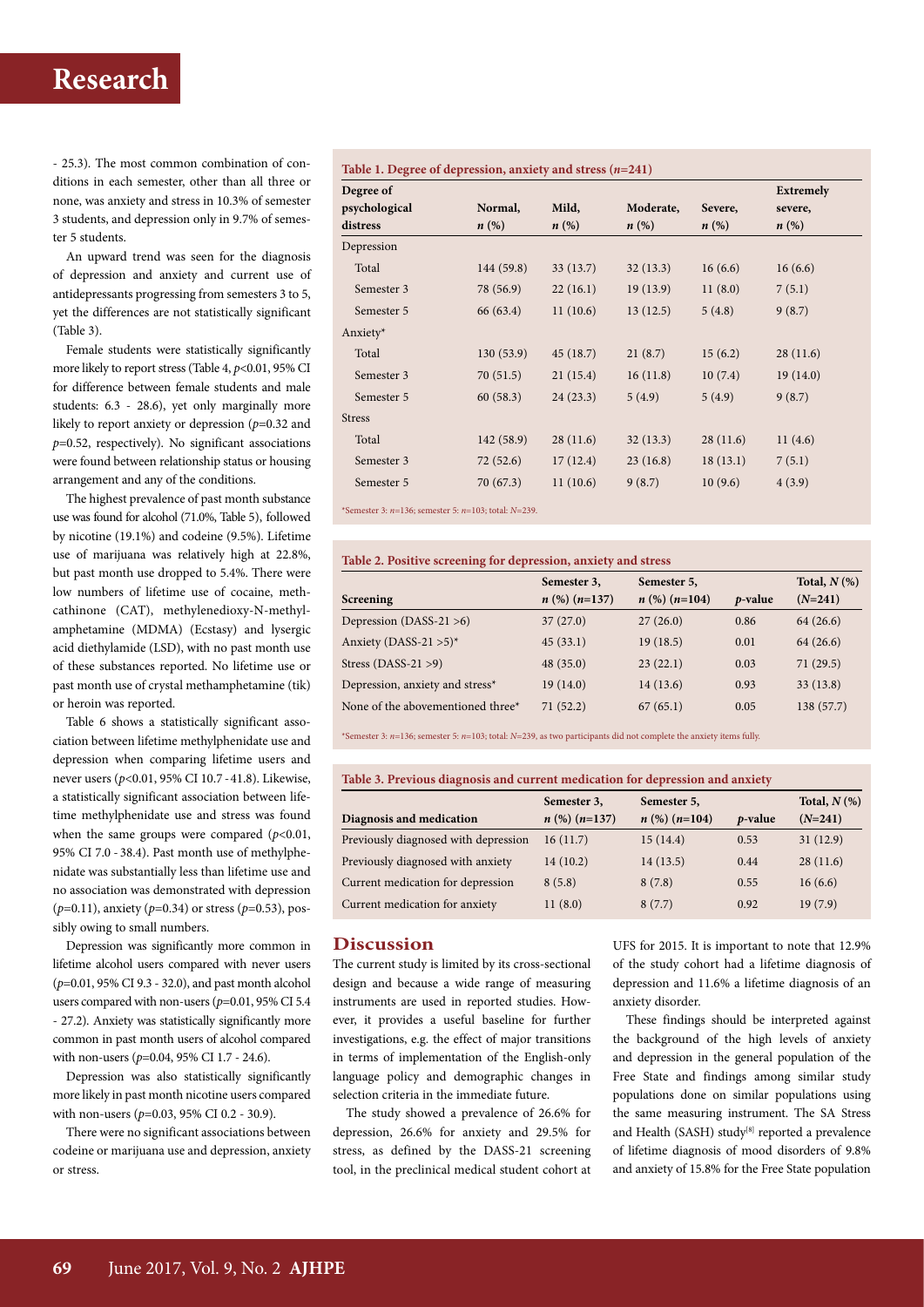using the Composite International Diagnostic Interview (CIDI) as measuring instrument. Both these figures were statistically significantly higher than the corresponding figures for the country as a whole. Owing to the difference in the measuring instruments and definition of outcomes measured, the current study results cannot be directly related to these figures, yet the results seem high if one considers the relatively young age of the study population.

With regard to comparability, findings of the studies mentioned below, which also used DASS-21 or DASS-42 and categorised the results in a similar manner, are of value.

 A study of 575 medical students at the Alfaisal University in Riyadh, Saudi Arabia, <a>[13]</a> using DASS-21, showed a fluctuation of depression, anxiety and stress scores before and after examinations: between 43% and 30% for moderate or more severe depression, between 63% and 47% for moderate or more severe anxiety, and between 41% and 30% for moderate or more severe stress. The results of the current study therefore correspond with their postexamination measurements, with a notable lower level of moderate to extremely severe anxiety.

Another study using DASS-21 in a group of 508 undergraduate college students at a university in the USA<sup>[14]</sup> reported a prevalence of 29% for depression, 27% for anxiety and 24% for stress. These results are closely comparable with the results of the current study. However, the authors did not explicitly indicate whether they grouped normal and mild categories together. It is therefore possible that the figures for positive cases appear higher than their actual value because they included mild cases, whereas in the current study mild cases were grouped together with the normal category. The instructions for DASS-21 indicate that the mild category refers to a group of individuals who experience symptoms that are not yet so severe as to prompt the person to seek treatment.

A similar study was done in a population of 1 617 Turkish undergraduate students using DASS-42, which is an extended version of DASS-21.<sup>[15]</sup> The authors found a prevalence of 27% for moderate or more severe depression, 47% for moderate or more severe anxiety, and 27% for moderate or more severe stress. Medical students did not attain higher scores in this particular group.

The current study shows scores of stress and depression comparable to those found in studies on general student populations, performed with the same or similar test instruments, but the levels of anxiety measured tended to be lower. **Table 4. Influence of demographic factors on depression, anxiety and stress** 

|                                                  | Depression      | Anxiety         | <b>Stress</b>   |
|--------------------------------------------------|-----------------|-----------------|-----------------|
| Demographic factors                              | $(DASS-21 > 6)$ | $(DASS-21 > 5)$ | $(DASS-21 > 9)$ |
| Sex                                              |                 |                 |                 |
| Female, $n$ (%) $(n=131)$                        | 37(28.2)        | 38 (29.0)       | 49 (37.4)       |
| Male, $n$ (%) $(n=110)$                          | 27(24.6)        | 26(24.1)        | 22(20.0)        |
| $p$ -value                                       | 0.52            | 0.39            | < 0.01          |
| Relationship status*                             |                 |                 |                 |
| Single, $n$ (%) $(n=148)$                        | 40(27.0)        | 37(25.0)        | 42(28.4)        |
| Married or in a relationship, $n$ (%) ( $n=92$ ) | 23(25.0)        | 26(28.9)        | 28(30.4)        |
| $p$ -value                                       | 0.73            | 0.51            | 0.73            |
| Housing arrangement                              |                 |                 |                 |
| With family, $n$ (%) $(n=40)$                    | 13(32.5)        | 12(30.0)        | 14(35.0)        |
| Hostel on campus, $n$ (%) ( $n=66$ )             | 15(22.7)        | 16(24.2)        | 18(27.3)        |
| Private accommodation, $n$ (%) ( $n=135$ )       | 36(26.7)        | 36(27.1)        | 39 (28.9)       |
| $p$ -value                                       | 0.54            | 0.81            | 0.68            |
| *Missing data: 1.                                |                 |                 |                 |
|                                                  |                 |                 |                 |

This trend coincides with a lower than expected level of anxiety in female students. According to the literature, female students are more likely to report anxiety and stress.<sup>[1,4,12-14]</sup> In the current study, female students showed a significantly higher tendency for stress ( $p$ <0.01) than male students, yet there were no significant differences with regard to depression or anxiety.

In line with the reported literature,  $\left[1\right]$  semester 3 students showed statistically significant higher levels of anxiety and stress than semester 5 students. Nonetheless, the prevalence of depression did not differ significantly between the two year groups.

Past month alcohol use in the study population (71.0%) compares favourably with that among US medical students, which ranges from 79% to 84%[16] and the 87% of alcohol use during the past two months reported among 1st-year psychology students from the University of Limpopo.<sup>[17]</sup> The SA Youth Risk Survey of 2011 reported past month alcohol use of 32.3% among high school learners in SA and 46.2% for the Free State.<sup>[18]</sup>

The current study found past month cigarette smoking of 19.1% among the study population, while US studies showed figures of 10 - 12% for daily or regular use of nicotine.<sup>[16]</sup> The corresponding figures for SA schoolchildren were 17.6% for the country and 24.9% for the Free State.<sup>[18]</sup>

While cigarette smoking was more common among the current study population compared with similar US populations, past month use of cannabis was found to be 5.4% compared with the corresponding figures for US studies ranging between 1% and 28%.[16] Past month use for school

learners in SA was 9.2% and 12.4% for the Free State.<sup>[18]</sup> The finding of 22.8% for lifetime use of cannabis was low compared with studies reporting lifetime use of cannabis among US medical students from 1973 to 2013, reporting figures between 47% and 74%.<sup>[16]</sup> The figure for lifetime use of cannabis among high school children in SA was 12.8% and for the Free State 13.5%.[18]

Cannabis was the only illicit drug used during the 30 days preceding the current study. Low figures were recorded for lifetime exposure to other illicit drugs: cocaine (1.7%), CAT (1.2%), Ecstasy (3.3%) and LSD (1.2%). Lifetime use for cocaine in the US review ranged from 20% to 39%, and for stimulants between 20% and 27%.<sup>[16]</sup> There is no literature available on the use of illicit drugs among university students or medical students in SA. The SA Youth Risk Survey of 2011<sup>[18]</sup> reported the lifetime use of cocaine among high school learners as 4.9% nationally and 7.2% for the Free State.

A recent survey by Jain *et al*. [19] showed that 11% of undergraduate medical students at UFS use methylphenidate. The lower figure of 5.3% found for past month use of methylphenidate in a proportion of the same population in the current study could reflect the timing of the investigation in relation to major assessments. No national figures are available for comparison in this regard. In a recent comprehensive meta-analysis of studies on methylphenidate use in medical students, Finger et al.<sup>[20]</sup> reported lifetime use of 8.3 - 9% and past year use of 3 - 16%. Most of these students used methylphenidate intermittently for performance enhancement.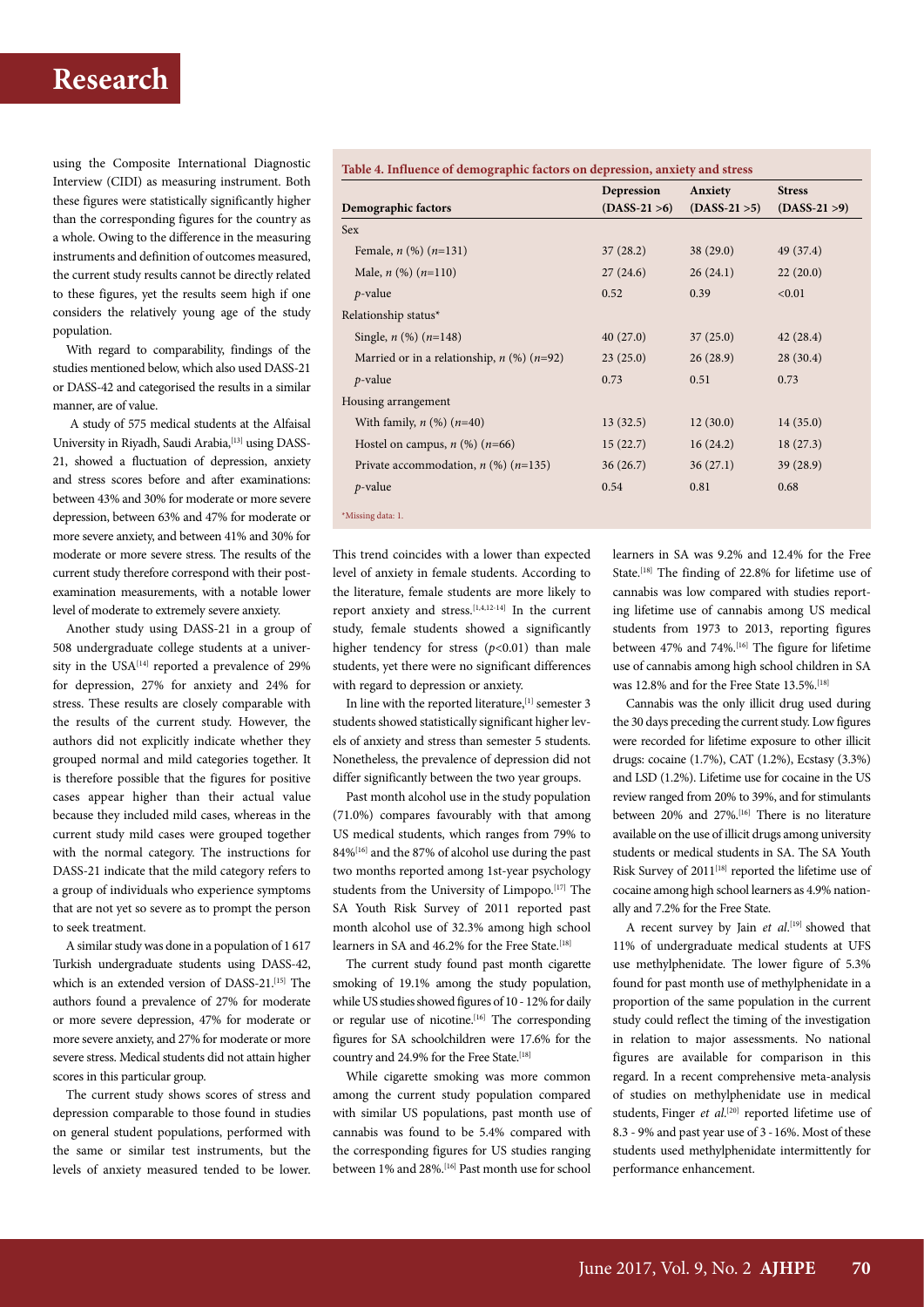### **Table 5. Substance use**

|                 | Semester 3,       | Semester 5,       |                          | Total, $N$ $(\%)$ |
|-----------------|-------------------|-------------------|--------------------------|-------------------|
| Substance       | $n$ (%) $(n=137)$ | $n$ (%) $(n=104)$ | $p$ -value               | $(N=241)$         |
| Methylphenidate |                   |                   |                          |                   |
| Lifetime use    | 26(18.9)          | 20(19.2)          | 0.96                     | 46(19.1)          |
| Past month use  | 9(6.6)            | 4(3.9)            | 0.35                     | 13(5.3)           |
| Alcohol         |                   |                   |                          |                   |
| Lifetime use    | 116 (84.7)        | 91 (87.5)         | 0.53                     | 207 (85.9)        |
| Past month use  | 98 (72.6)         | 73 (70.2)         | 0.68                     | 171 (71.0)        |
| Nicotine        |                   |                   |                          |                   |
| Lifetime use    | 33(24.1)          | 33 (31.7)         | 0.19                     | 66 (27.4)         |
| Past month use  | 22(16.1)          | 24(23.1)          | 0.17                     | 46(19.1)          |
| Marijuana       |                   |                   |                          |                   |
| Lifetime use    | 30(21.9)          | 25(24.0)          | 0.69                     | 55(22.8)          |
| Past month use  | 9(6.6)            | 4(3.9)            | 0.35                     | 13(5.4)           |
| Codeine         |                   |                   |                          |                   |
| Lifetime use    | 9(6.6)            | 33(31.7)          | < 0.0001                 | 42 (17.4)         |
| Past month use  | 7(5.1)            | 16(15.4)          | 0.01                     | 23(9.5)           |
| Benzodiazepine  |                   |                   |                          |                   |
| Lifetime use    | 5(3.7)            | 11(10.6)          | 0.03                     | 16(6.6)           |
| Past month use  | 3(2.2)            | 1(1.0)            | 0.64                     | 4(1.7)            |
| Cocaine         |                   |                   |                          |                   |
| Lifetime use    | 3(2.2)            | 1(1.0)            | 0.64                     | 4(1.7)            |
| Past month use  | 0(0)              | 0(0)              |                          | 0(0)              |
| <b>CAT</b>      |                   |                   |                          |                   |
| Lifetime use    | 0(0)              | 3(2.9)            | 0.08                     | 3(1.2)            |
| Past month use  | 0(0)              | 0(0)              | $\overline{\phantom{m}}$ | 0(0)              |
| MDMA (Ecstasy)  |                   |                   |                          |                   |
| Lifetime use    | 3(2.2)            | 5(4.8)            | 0.30                     | 8(3.3)            |
| Past month use  | 0(0)              | 0(0)              | $\overline{a}$           | 0(0)              |
| <b>LSD</b>      |                   |                   |                          |                   |
| Lifetime use    | 1(0.7)            | 2(1.9)            | 0.58                     | 3(1.2)            |
| Past month use  | 0(0)              | 0(0)              |                          | 0(0)              |
|                 |                   |                   |                          |                   |

The current study also showed past month use of codeine of 9.5% and benzodiazepines of 1.7%. Interestingly, semester 5 students had a statistically significant higher lifetime use of benzodiazepines (*p*=0.03), lifetime use of codeine (*p*<0.0001), and past month use of codeine (*p*=0.01).

The study found an association between lifetime use of methylphenidate and depression, lifetime use of nicotine and depression, and lifetime use of alcohol and depression. These results need to be explored in further studies.

Medical students at UFS suffer near identical levels of depression and stress, and similar or lower levels of anxiety than their peers in institutions where comparable measuring instruments were used. The shorter 5-year medical curriculum at UFS, therefore, does not seem to contribute to

these conditions, yet shows a positive association with lower levels of anxiety, especially in female students. Several curriculum-specific factors may be responsible for this tendency, e.g. that expectations are well described in the outcomes-based model and the emphasis given to academic and psychological support in the curriculum.

The authors recommend that aspiring medical students should be made aware of the potential risk to their mental health posed by their career choice. Likewise, academic institutions should take cognisance of the tendency of medical students to fall prey to psychological distress under academic pressure. The medical curriculum should also contain instruction on resilient behaviour and healthy responses to stress during the introductory phase. The associations between

alcohol use and depression and anxiety, and nicotine use and depression, need to be incorporated in such instruction.

### **Conclusion**

Medical curricula in general are challenging in terms of volume and complexity, which create an environment where stress vulnerability and resilience are tested. The current study supports a widely reported phenomenon of higher levels of depression, anxiety and stress in medical students compared with the surrounding population.

**Acknowledgement.** We thank Ms T Mulder, medical editor, School of Medicine, UFS, for technical and editorial preparation of the manuscript.

- 1. Dyrbye LN, Thomas MR, Shanafelt TD. Systematic review of depression, anxiety, and other indicators of psychological distress among US and Canadian medical students. Acad Med 2006;81(4):354-373. [http://dx.doi.](http://dx.doi.org/10.1097/00001888-200604000-00009) [org/10.1097/00001888-200604000-00009](http://dx.doi.org/10.1097/00001888-200604000-00009)
- 2. Bunevicius A, Katkute A, Bunevicius R. Symptoms of anxiety and depression in medical students and in humanities students: Relationship with big-five personality dimensions and vulnerability to stress. Int J Soc Psychiatry 2008;54(6):494-501. [http://dx.doi.](http://dx.doi.org/10.1177/0020764008090843) [org/10.1177/0020764008090843](http://dx.doi.org/10.1177/0020764008090843)
- 3. Mahajan AS. Stress in medical education: A global issue or much ado about nothing specific? Southeast Asian J Med Educ 2010;4(2):9-13. http://dx.doi.org/10.4103/0253-7176.122235
- 4. Ibrahim AK, Kelly SJ, Adams CE, Glazebrook C. A systematic review of studies of depression prevalence in university students. J Psychiatr Res 2013;47(3):391-400. http://dx.doi.org/10.1016/j.jpsychires
- 5. Yusoff MS, Abdul Rahim AF, Yaacob MJ. Prevalence and sources of stress among Universiti Sains Malaysia medical students. Malays J Med Sci  $2010;17(1):30-37.$ <br>6. Zoccolillo M,
- 6. Zoccolillo M, Murphy GE, Wetzel RD. Depression among medical students. J Affect Disord 1986;11(1):91-96. [http://dx.doi.](http://dx.doi.org/10.1016/0165-0327(86)90065-0) [org/10.1016/0165-0327\(86\)90065-0](http://dx.doi.org/10.1016/0165-0327(86)90065-0) 7. Baldwin DC Jr, Hughes PH, Conard SE, Storr CL, Sheehan DV.
- Substance use among senior medical students: A survey of 23 medical schools. JAMA 1991;265(16):2074-2078. [http://dx.doi.org/10.1001/](http://dx.doi.org/10.1001/jama.1991.03460160052028) [jama.1991.03460160052028](http://dx.doi.org/10.1001/jama.1991.03460160052028)
- 8. Herman AA, Stein DJ, Seedat S, Heeringa SG, Moomal H, Williams DR. The South African Stress and Health (SASH) study: 12-month and lifetime prevalence of common mental disorders. S Afr Med J 2009;99(5):339-344.
- 9. Van Zyl P, Botha J, van Wyk M, et al. Hazardous, harmful and dependent drinking in hostel-dwelling students at the University of the Free State, Bloemfontein: A cross-sectional study. J Child Adolesc Ment Health 2015;27(2):125-133. http://dx.doi.org/10.2989/17280583.2015.1084310
- 10. Health Professions Council of South Africa. Accreditation of Under-graduate Medical Education and Training, School of Medicine, Faculty of Health Sciences, University of the Free State. Pretoria: HPCSA, 2010.
- 11. Lovibond PF, Lovibond, SH. The structure of negative emotional states: Comparison of the Depression Anxiety Stress Scales (DASS) with the Beck Depression and Anxiety Inventories. Behav Res Ther 1995;33(3):335-343. [http://dx.doi.org/10.1016/0005-7967\(94\)00075-U](http://dx.doi.org/10.1016/0005-7967(94)00075-U)
- 12. Skinner HA. The drug abuse screening test. Addict Behav 1982;7(4):363-<br>12. Skinner HA. The drug abuse screening test. Addict Behav 1982;7(4):363-
- 371. [http://dx.doi.org/10.1016/0306-4603\(82\)90005-3](http://dx.doi.org/10.1016/0306-4603(82)90005-3) 13. Kulsoom B, Afsar NA. Stress, anxiety, and depression among medical students in a multiethnic setting. Neuropsychiatr Dis Treat 2015;11:1713- 1722. http://dx.doi.org/10.2147/NDT.S83577
- 14. Mahmoud JS, Staten R, Hall LA, Lennie TA. The relationship among young adult college students' depression, anxiety, stress, demographics, life satisfaction, and coping styles. Issues Ment Health Nurs 2012;33(3):149-156. http://dx.doi.org/0.3109/01612840.2011.632708
- 15. Bayram N, Bilgel N. The prevalence and socio-demographic correlations of depression, anxiety and stress among a group of university students. Soc Psychiatry Psychiatr Epidemiol 2008;43(8):667-672. [http://dx.doi.](http://dx.doi.org/10.1007/s00127-008-0345-x) [org/10.1007/s00127-008-0345-x](http://dx.doi.org/10.1007/s00127-008-0345-x)
- 16. Dumitrascu CI, Mannes PZ, Gamble LJ, Selzer JA. Substance use among
- physicians and medical students. Med Student Res J 2014;3:27-35. 17. Mogotsi M, Nel K, Basson W, Tebele C. Alcohol use by students at an emerging university in South Africa. J Sociol Soc Anthropol ac an emerging<br>2014:5(2):187-195.
- 18. Reddy SP, James S, Sewpaul R, et al. Umthente Uhlaba Usamila: The 3rd South African National Youth Risk Behaviour Survey 2011. Cape Town: South African Medical Research Council, 2013.
- 19. Jain R, Chang C, Koto M, Geldenhuys A, Nichol R, Joubert G. Nonmedical use of methylphenidate among medical students of the University of the Free State. S Afr J Psychiatry 2016;22(1):a1006. [http://](http://dx.doi.org/10.4102/sajpsychiatry)
- [dx.doi.org/10.4102/sajpsychiatry](http://dx.doi.org/10.4102/sajpsychiatry) 20. Finger G, Silva ER, Falavigna A. Use of methylphenidate among medical students: A systematic review. Rev Assoc Med Bras 2013;59(3):285-289. http://dx.doi.org/10.1016/j.ramb.2012.10.007